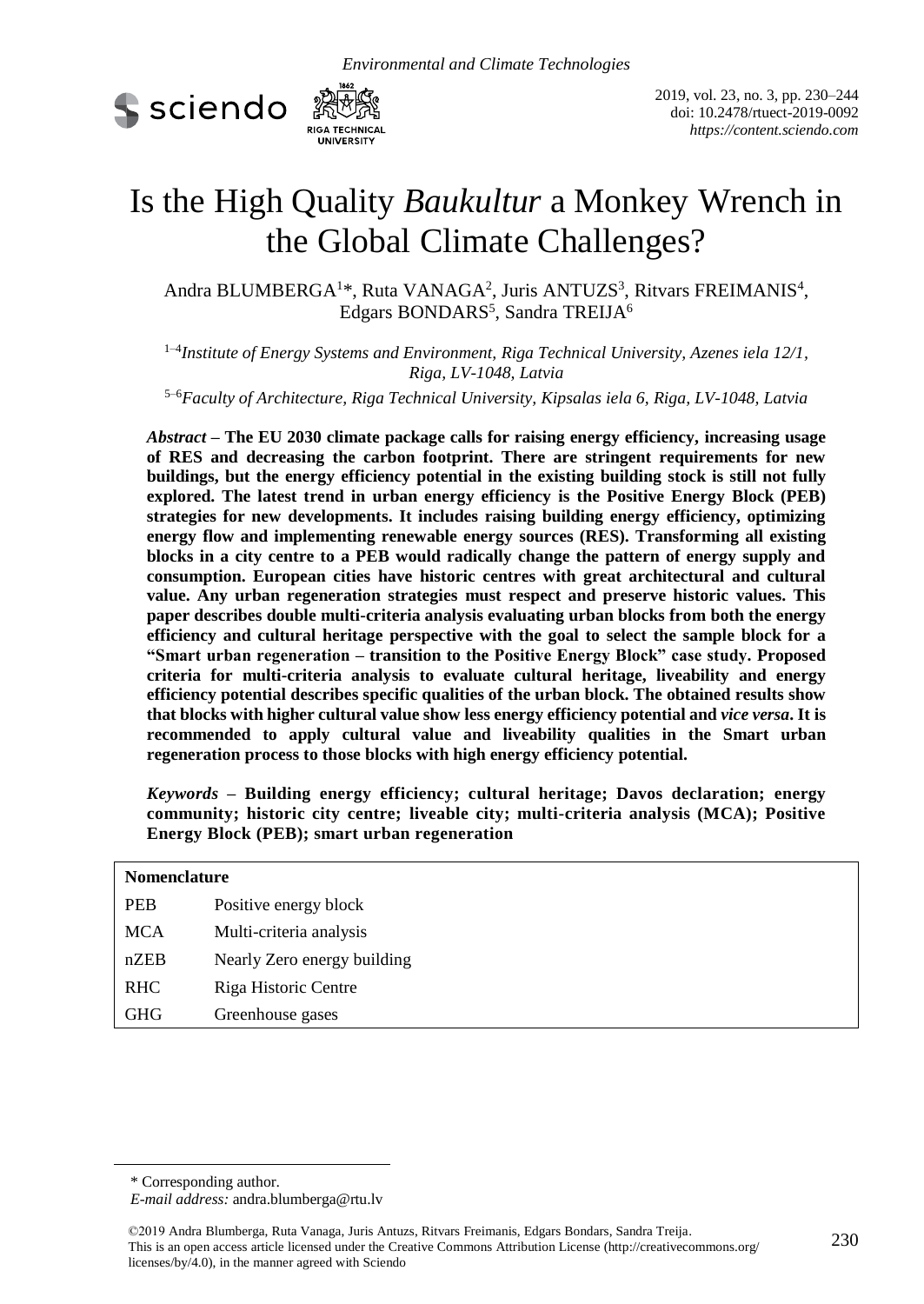# **1. INTRODUCTION**

#### *1.1. Climate Change Mitigation*

Frequent extreme weather occurrences, irreversible loss of biodiversity, animal species migrating to new habitats misbalancing local ecosystems, even humans are migrating or being displaced facing extreme weather or related scarce resources/nutrition are the effects of climate change we have to face. The climate change is present and very likely driven by anthropogenic impact (raising GHG levels due to human activities) [1]–[5]. To mitigate climate change, the Paris Agreement has set the goal to restrict anthropogenic impact on climate systems by decreasing GHG emissions and limiting global temperature increase to  $1.5 °C$  [6], [7].

The EU is fully committed to international climate mitigation goals and continually sets new targets for GHG reduction in climate policy packages developed by the European Climate Change Programme and each member state contributes to the common goal [8]. The 2030 climate and energy framework is currently in force and it aims to cut GHG, to increase the use of renewables and to raise energy efficiency [9].

### *1.2. Dilemma – Building Energy Efficiency in Historic City Centre vs Preservation of Cultural Heritage*

Buildings and construction account for 36 % of global final energy [10], cities account for around 75 % of  $CO_2$  emissions from final energy use [11], [12] and this makes the building sector and urban areas a target of energy efficiency policies [13]–[16]. There are stringent requirements for new developments – all new buildings must be nearly zero energy buildings (nZEB) and the latest EU Directive 2018/844/EU stresses the necessity of reaching nearly zero energy building benchmarks in building renovations and decarbonizing the existing building stock.

There are a number of techniques developed for energy efficiency measures for buildings built in the post-WWII era. Thus pre-WWII buildings demand more skilled renovations, preserving possible cultural heritage values [17]–[19]. Especially in dense urban environments, new energy efficiency techniques for renovation of culturally valuable building stock are urgently necessary to fulfil the plans of decarbonising the existing building stock.

Energy efficiency driven refurbishment often is accused of not respecting the aesthetic needs and surrounding context and prioritizing technological and economic issues. To trigger changes in building processes and understanding of the importance of the built environment, Davos declaration (2018) calls to reinforce the traditions of high quality "*Baukultur*" and reminds us that the built environment is one of essential cultural values – it creates a scene for habitat and is essential to the quality of life. The Davos declaration emphasizes the importance of liveable surroundings and preservation of cultural values [20], [21]. On one hand there lies big energy efficiency potential in existing building stock, but on the other hand cultural values must be preserved. Will the Davos declaration requirements limit local and global energy efficiency and climate goals? To what extent? Is there a compromise possible?

Research project "Smart urban regeneration – transition from traditional urban block to the Positive Energy Block in Riga Historic Centre" will evaluate the possibilities and limits of energy efficiency driven smart urban regeneration in valuable historic environment.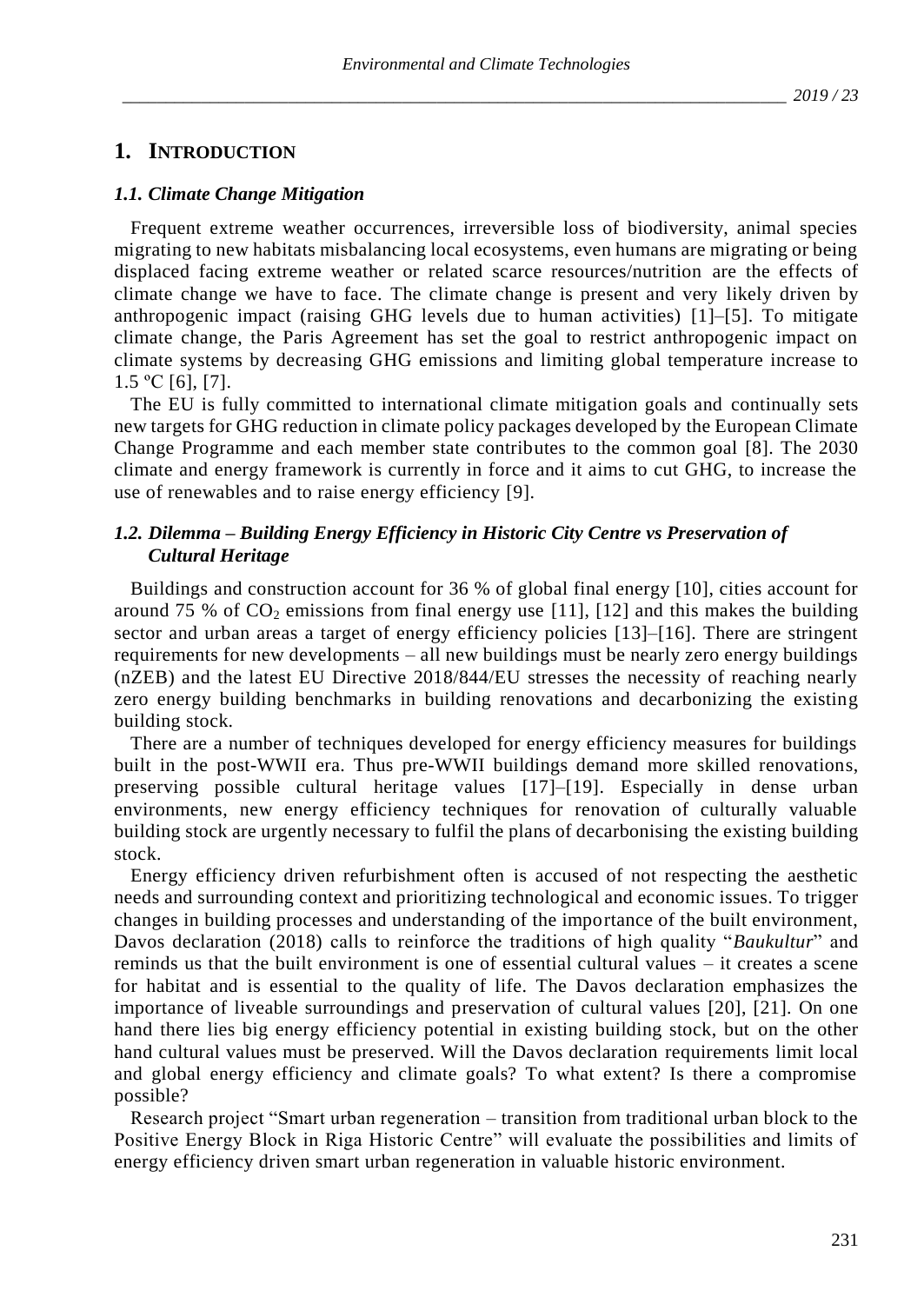#### *1.3. Positive Energy Blocks*

Research launched matches to the European Strategic Energy Technology Plan (SET-Plan) aiming to reduce GHG emissions accelerating the deployment of low-carbon technologies and specifically addresses smart cities and communities as the target group by introducing positive energy blocks/districts [22]. In the scope of [building a low-carbon, climate resilient](javascript:;)  [future,](javascript:;) the concept of smart cities has been developed to promote energy transition in cities – *"Positive Energy Blocks (PEB)/districts consist of several buildings (new, retro-fitted or a combination of both) that actively manage their energy consumption and the energy flow between them and the wider energy system. PEB/Districts have an annual positive energy balance. They make optimal use of elements such as advanced materials, local RES, local storage, smart energy grids, demand-response, cutting edge energy management (electricity, heating and cooling), user interaction/involvement and information and communications technologies (ICT)"* [23], [24]*.* In a symbiotic approach combining all buildings within one block in a single energy system can be beneficial to every building unit and the overall building energy efficiency goals can be easier to achieve.

# *1.4. Smart Urban Regeneration – Transition to a Positive Energy Block Respecting the High Quality of Baukultur*

The research has two equally important goals – to reach a positive yearly energy balance and to apply high quality *Baukultur* requirements to energy-driven, smart urban regeneration. The result of this research will demonstrate to what extent preservation of cultural values might limit energy efficiency goals. The first step of the study and the scope of this paper is the selection of Riga's Historic Centre urban block with the greatest potential to reach a positive yearly energy balance.

# **2. METHODOLOGY OF THE STUDY**

Proposed methodology of selection of the urban block with the greatest potential to reach the positive yearly energy balance is applicable to any densely built urban environment.

The aim of the first step of the study is to select a RHC block for smart urban regeneration. Since there are two equally important goals for the study, the selection of the block is considered from two perspectives – its energy efficiency potential and the high quality *Baukultur* and liveability in urban blocks.

The selection of the block will be based on multi-criteria analysis (MCA) where possible alternatives are evaluated according to the set of criteria important for the goal [25], [26]. MCA has been used in numerous sustainable development studies [27]–[34].

Research is carried out in three phases (Fig. 1). In PHASE  $1$  – the decision-making context is identified, goals are set and a decision-making hierarchy is created. In PHASE 2 multiple sets of MCA are performed according to the number of stakeholders involved. In the scope of this research "Energy efficiency" and "Cultural heritage and liveability" are considered. The alternatives are ranked according to the sub-goals of each analysis, and the best alternative for each stakeholder is determined. In PHASE 3 results are compared and final decisions made based on PHASE 2 findings and summarized in conclusions.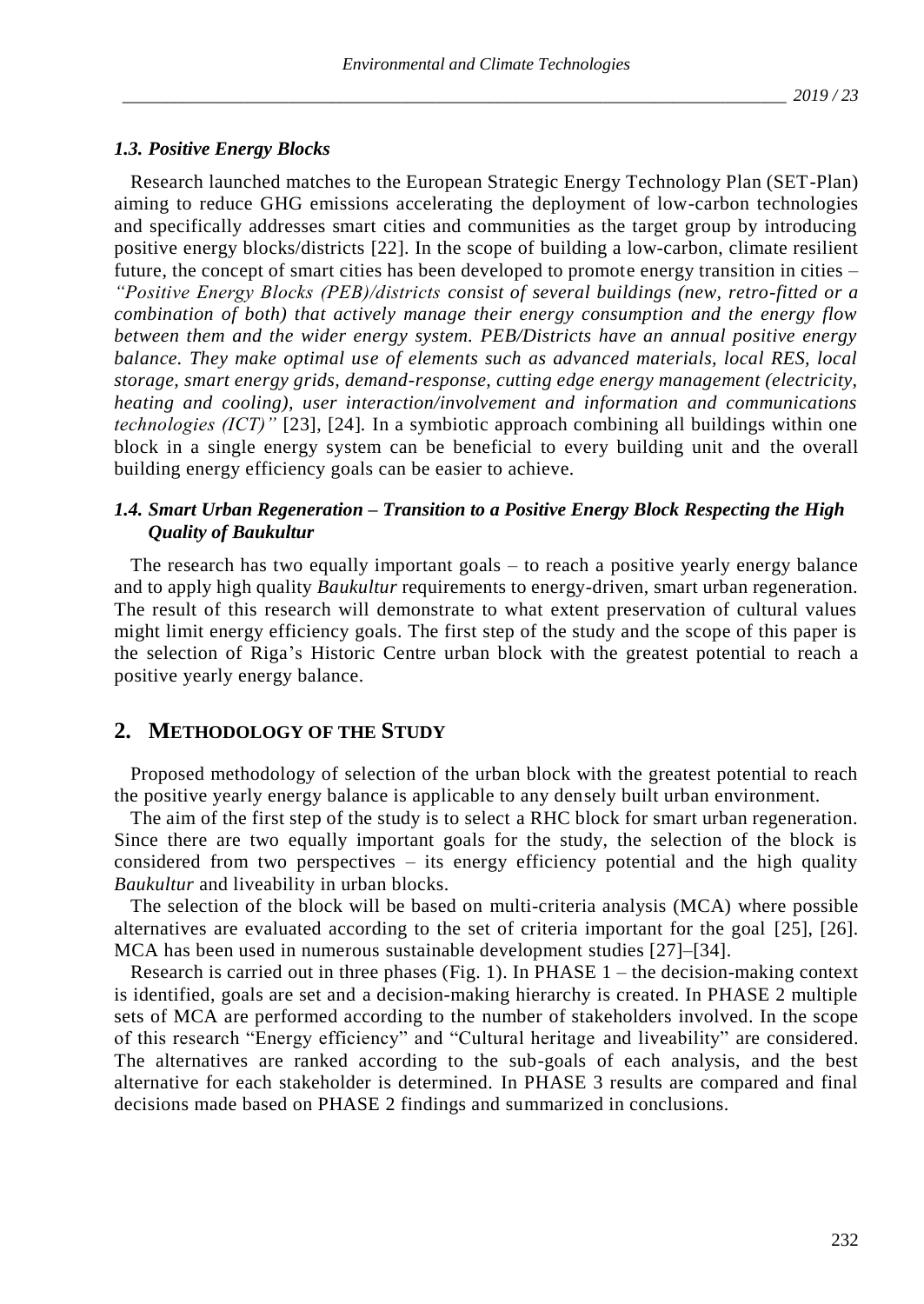

Fig. 1. Methodology of the study.

MCA is carried out in three steps. The  $1<sup>st</sup>$  step is to define outranking criteria that are essential for the goal, so the blocks missing essential criteria are excluded from further study. The 2<sup>nd</sup> step is to define and weight criteria using Analytical Hierarchy Process methodology. In the  $3<sup>rd</sup>$  step TOPSIS is used for ranking the alternatives [25].

# **3. CASE STUDY: URBAN BLOCK SELECTION RIGA HISTORIC CENTRE FOR SMART URBAN REGENERATION**

#### *3.1. PHASE 1 – Identifying the Context, Setting the Goal*

Context. Fig. 2 illustrates the average age of buildings in Riga city [35]. The city centre comprises of the oldest buildings (more than 80 years), but the outskirts of the city are dominated by buildings of less than 50 years illustrating the expansion waves of Riga city. The launched study focusing on Historic Centre of Riga will provide new knowledge for energy efficiency driven intensive refurbishments in dense urban areas carrying cultural values.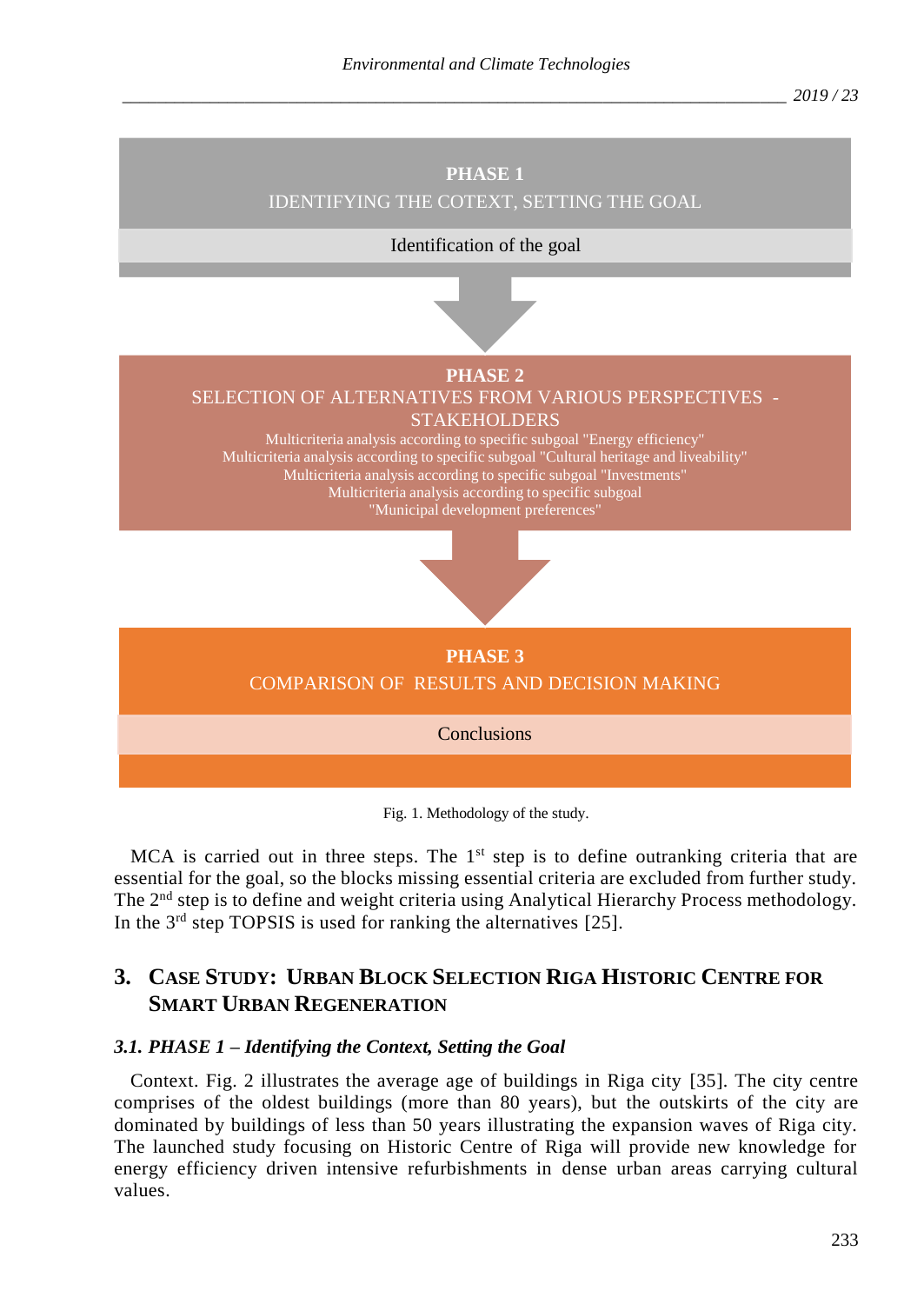

Fig. 2. Average age of inhabited dwellings in Riga [32].

The special value of the Riga Historic Centre RHC (Fig. 3) is its unique architecture – Art Nouveau buildings, wooden buildings and industrial architectural heritage. Historical values coexist with multifunctional use. RHC is a town-constructive monument with a unique landscape consisting of the multifunctional character of the city centre and its unique architecture. Preserving the cultural heritage while implementing the new developments to the historical environment is the vision set out in the ''Riga Sustainable Development Strategy 2030'' [38].



Fig. 3. (a) Riga Historic Centre in the context of the city [36]; (b) zoning in Riga Historic Centre and its protection zone [37].

The status of the UNESCO World Heritage Site [39], [40] puts the city of Riga in the context of global urban competition. The rich cultural background makes RHC a perfect scene for Smart urban regeneration – transition to a PEB respecting the high quality *Baukultur*.

The goal. The first step in the Smart urban regeneration research project is to select the RHC urban block that reflects energy efficiency capacities and high quality *Baukultur* and cultural heritage values.

The RHC and its protection zone are subdivided in 11 characteristic territories (Fig. 3(b)). This research is focusing on the densest territories of RHC  $-$  its core (No. 3) and the outer parts of the core (No. 5). The first screening of RHC shows that blocks with energy efficiency capacities are located at the outer perimeter of RHC, but blocks with higher cultural value are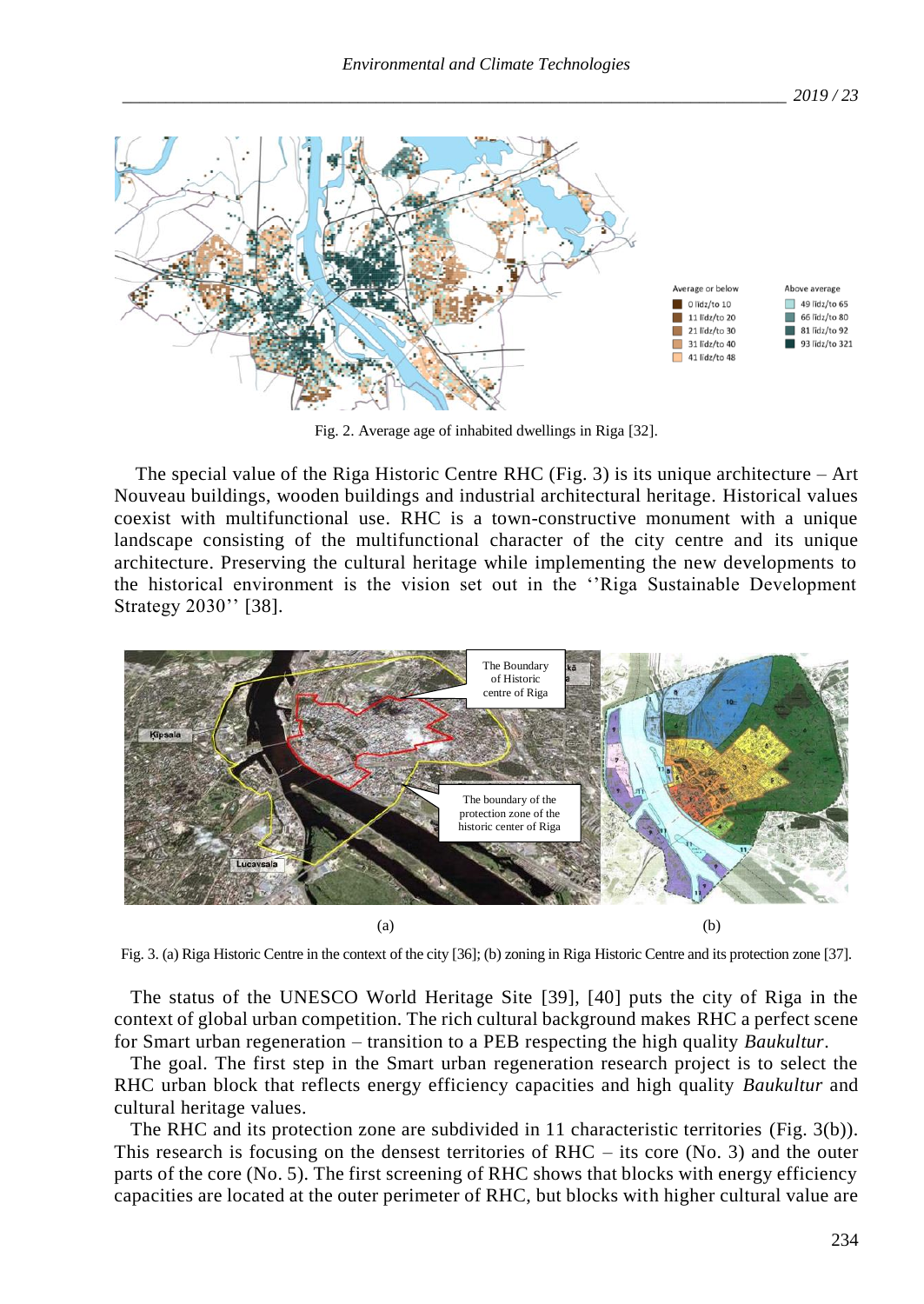concentrated in the central parts of RHC, therefore two sub-goals are defined in decision making hierarchy 1) to find the RHC urban block with the highest energy efficiency potential and 2) to find the RHC urban block representing the highest qualities of cultural heritage and urban liveability.

# *3.2. PHASE 2 – Selection of Alternatives from Various Perspectives*

# *3.2.1. Multi-Criteria Analysis, Selecting the "Cultural Heritage Block"*

The unique values of RHC – listed buildings of national importance, Art Nouveau buildings and wooden buildings – are defined as the outranking criteria for further selection of "Cultural heritage block". Map overlay method  $[41]$ ,  $[42]$  was used in this step – colouring blocks comprising each outranking criterion. Blocks that comprise all three criteria are the subject of the next step of the evaluation process. 15 blocks were selected (Fig. 4).



Fig. 4. Overlay map of architectural values in RHC.

Criteria. The presence of cultural heritage or buildings of high architectural value is just one component essential for habitable environment. The space between the buildings is another important component – it can upgrade if it is human-oriented or downgrade the living environment if human needs are disregarded. Jacobs [43], Whyte [44], [45] were the frontiers of the human-oriented approach in urban planning. The term liveability is introduced to describe the quality of life in living environment integrating physical and social wellbeing parameters. There are different methods of evaluating urban liveability ranging from socioeconomic oriented methods designed for expatriates, businessmen, investors, corporations to more urban planning related criteria designed for residents and city population [46]–[64]. In the scope of this study, urban planning parameters are found to be more suitable. Following the path of the human-oriented approach, influential urban design consultant Jan Ghel has defined 12 liveable city criteria divided in three categories [65], [66]:

− Protection – protection against traffic and accidents, protection against crime and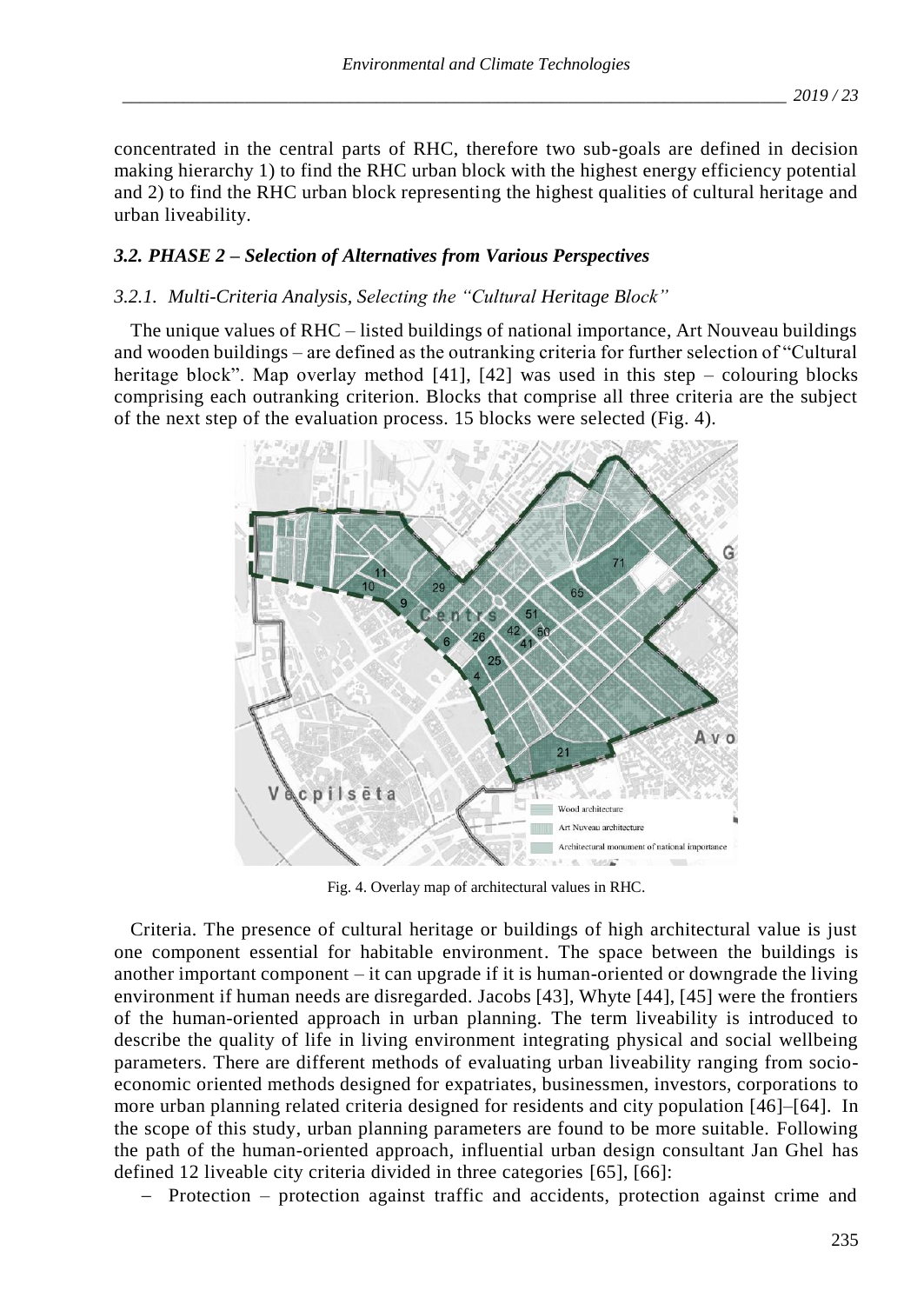violence and protection against unpleasant sensory experiences;

- − Comfort opportunity to walk, to stand/stay, to see, to talk, to play and exercise;
- − Delight human scale design, opportunities to enjoy local climate, and to gain positive sensory experiences – fine views, plants, trees and water presence.

RHC is a rather homogenous environment and most of these criteria are relevant to all the RHC urban blocks – some of those are developed equally well (walking opportunities and human scale for instance); some are equally disregarded (exercising opportunities).

Liveability of cities is a dynamic process – it involves a lot of participants and holds the unstable character of human decisions. Defined criteria and evaluation of urban blocks is the attempt to capture RHC situation in one moment of time. To compare building blocks following criteria are used combining cultural heritage and liveability aspects.

| Criteria                                                | <b>Definition</b>                                                                                                                                                                                                                                                                                                                                                                                                                                    |
|---------------------------------------------------------|------------------------------------------------------------------------------------------------------------------------------------------------------------------------------------------------------------------------------------------------------------------------------------------------------------------------------------------------------------------------------------------------------------------------------------------------------|
| <b>Cultural heritage</b>                                |                                                                                                                                                                                                                                                                                                                                                                                                                                                      |
| Cultural and<br>historical<br>significance              | Evaluates diversity of values in an urban block. RHC comprises Art nouveau and wooden<br>buildings, national and local cultural monuments, as well as buildings with a specific cultural<br>and historical value. RHC urban blocks vary in their cultural heritage capacity                                                                                                                                                                          |
| Variety of<br>construction<br>periods                   | More construction periods show a wider spectrum of the development periods of city, believes<br>and values of different times and create richer background for further developments                                                                                                                                                                                                                                                                  |
| <b>Protection</b>                                       |                                                                                                                                                                                                                                                                                                                                                                                                                                                      |
| Protection against<br>crime and violence                | Most important criteria for liveable cities                                                                                                                                                                                                                                                                                                                                                                                                          |
| Protection against<br>unpleasant sensory<br>experiences | Air pollution and noise problems are directly related to the intensity of the traffic of street<br>adjacent to the urban block. More intensive streets create more pollution and noise. Blocks<br>not directly connected to the main arteries of the city are considered more liveable despite the<br>fact that over the years the greatest architectural achievements and treasures were on display<br>facing the most important routes of the city |
| <b>Comfort</b>                                          |                                                                                                                                                                                                                                                                                                                                                                                                                                                      |
| Opportunity to stay<br>and sit                          | There are several parks at the central part of the RHC that are accessible to any urban block<br>within a walking distance (15 min), but public spaces along the streets are poorly developed.<br>None of RHC urban blocks are privileged to comprise a pedestrian street or public recreational<br>spaces. In this criteria street cafes are recognized as an added value to the streetscape and urban<br>environment                               |
| Landscaped<br>courtyard                                 | Municipal decisions to support and develop car infrastructure has led to private initiatives to<br>explore their properties as parking lots for cars. Car infrastructure in inner spaces of urban<br>blocks prevails over space for leisure, exercise and recreational functions. Landscaped<br>courtyards add qualities to the urban liveability                                                                                                    |
| <b>Delight</b>                                          |                                                                                                                                                                                                                                                                                                                                                                                                                                                      |
| Positive sensory<br>experiences                         | Positive sensory experiences among other aspects are provided by the presence of trees, plants<br>and water. Trees along the street add a positive sense to the urban environment                                                                                                                                                                                                                                                                    |
| Renovation cycle of<br>buildings                        | High quality <i>Baukultur</i> should not stop with handing the key to the owner. Not only buildings<br>should be built following high standards but respectfully maintained as well. Jan Gehl's<br>criteria are complemented with the criterion evaluating the condition of the buildings – are the<br>buildings well preserved improving the environment or deteriorated degrading the<br>environment                                               |

TABLE 1. "CULTURAL HERITAGE AND LIVEABILITY BLOCK" CRITERIA

The weights of the criteria are obtained in a pairwise comparison matrix according to Analytical Hierarchy Process methodology [25]. Fig. 5 reflects the criteria weight. Cultural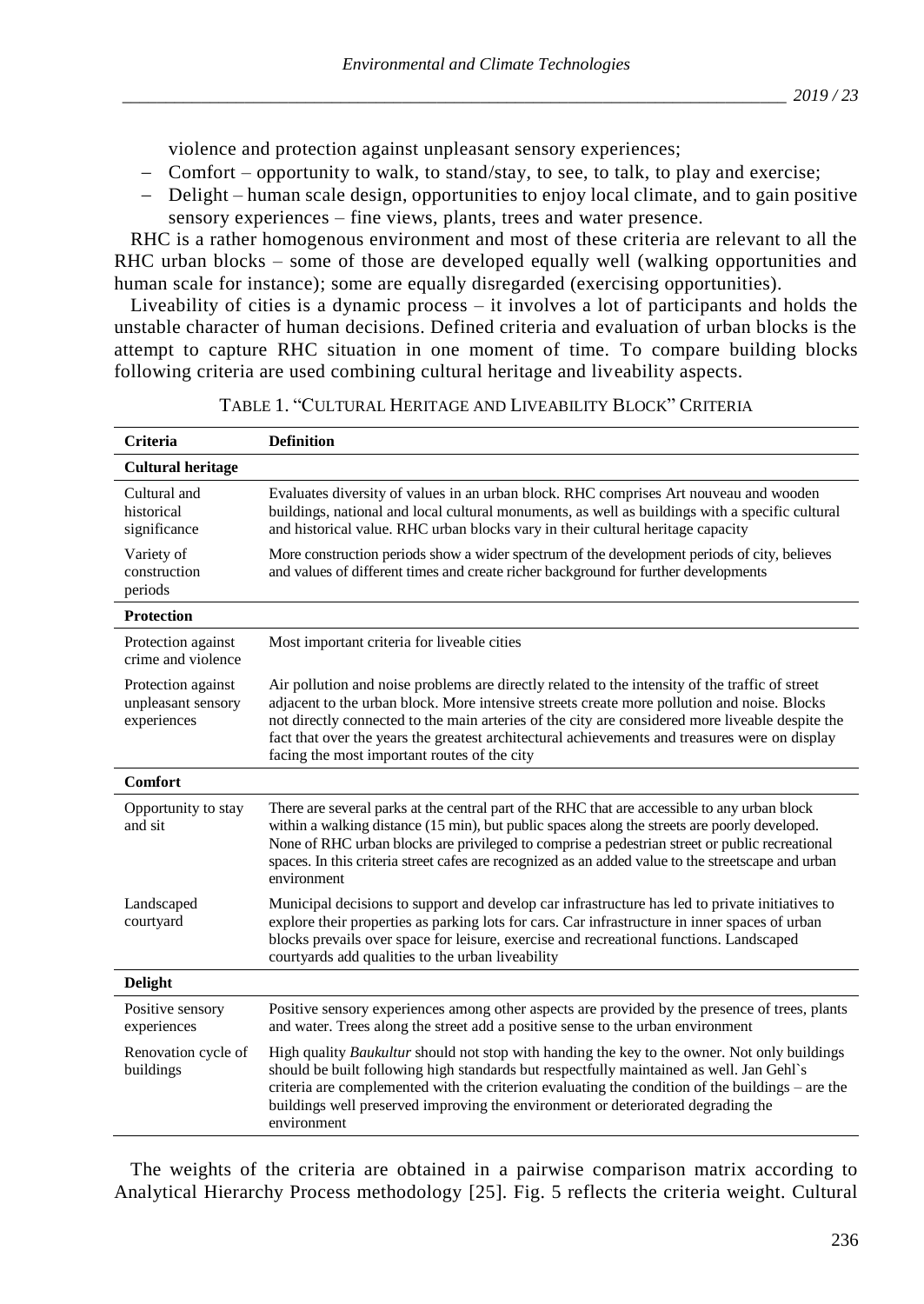significance and a variety of construction periods are defined as the most important criteria for "Cultural heritage block". From the liveability perspective, the most important is protection against crime, good sensory experience and the renovation of buildings. Weighted criteria reflect the priorities of the authors.



Fig. 5. Cultural heritage and liveability criteria weight.

Indicators. Each criterion is evaluated with the relevant indicator best describing the qualities and the essence of the criterion summarized in Table 2.

TABLE 2. "CULTURAL HERITAGE AND LIVEABILITY BLOCK" CRITERIA EVALUATION INDICATORS

| Criteria                                                | <b>Definition</b>                                                                                                                                                                                                                                                                                                                                                                                                                                                                                                                                                          |
|---------------------------------------------------------|----------------------------------------------------------------------------------------------------------------------------------------------------------------------------------------------------------------------------------------------------------------------------------------------------------------------------------------------------------------------------------------------------------------------------------------------------------------------------------------------------------------------------------------------------------------------------|
| <b>Cultural heritage</b>                                |                                                                                                                                                                                                                                                                                                                                                                                                                                                                                                                                                                            |
| Cultural and historical<br>significance                 | For each architectural monument of national importance 3 points, 2 points for the local<br>monument and 1 point for each other building with a historical value. Specific indicator<br>was obtained dividing the total number of points by the number of plots in the block [64],<br>[67]                                                                                                                                                                                                                                                                                  |
| Variety of<br>construction periods                      | 7 construction periods were defined $-1$ ) prior to 1884; 2)1885–1923; 3)1924–1944;<br>4) $1945-1960$ ; 5) $1961-1991$ ; 6) $1992-2000$ ; 7) $2001$ – up until nowadays. 1 point for<br>each decade of the construction period was awarded. Specific indicator was obtained<br>dividing the total number of points by number of plots in the block [68]                                                                                                                                                                                                                    |
| <b>Protection</b>                                       |                                                                                                                                                                                                                                                                                                                                                                                                                                                                                                                                                                            |
| Protection against<br>crime and violence                | Number of crimes over last 3 years committed in urban block and adjacent streets were<br>counted. Specific indicator was obtained dividing the total number of crimes by the total<br>area of the block [69]                                                                                                                                                                                                                                                                                                                                                               |
| Protection against<br>unpleasant sensory<br>experiences | Each adjacent street of the block was evaluated. 0 points if the street is a part of route of<br>national importance; 2 points for city magisterial street; 3 points for secondary street; 4<br>points for small by-street was awarded. Specific indicator was obtained dividing the total<br>number of points by number of adjacent streets in the block [64]                                                                                                                                                                                                             |
| <b>Comfort</b>                                          |                                                                                                                                                                                                                                                                                                                                                                                                                                                                                                                                                                            |
| Opportunity to stay<br>and sit                          | Meters of the street length occupied by seasonal street cafes bars were evaluated. Specific<br>indicator was obtained dividing the total meterage of cafes by total perimeter of the block                                                                                                                                                                                                                                                                                                                                                                                 |
| Landscaped courtyard                                    | In the scope of this study, it was determined that publicly accessible parking lots serve the<br>cars, not the people residing in the city. Plot in an urban block comprising public parking<br>lot is penalized with $-2$ points. $-1$ point if inner courty and serves just for cars. 0 points if<br>courtyard is left empty, with no landscaping elements. 1 point if there is vegetation in<br>courtyard with cars. 2 points landscaped courtyard without cars. Specific indicator was<br>obtained dividing the total number of points by number of plots in the block |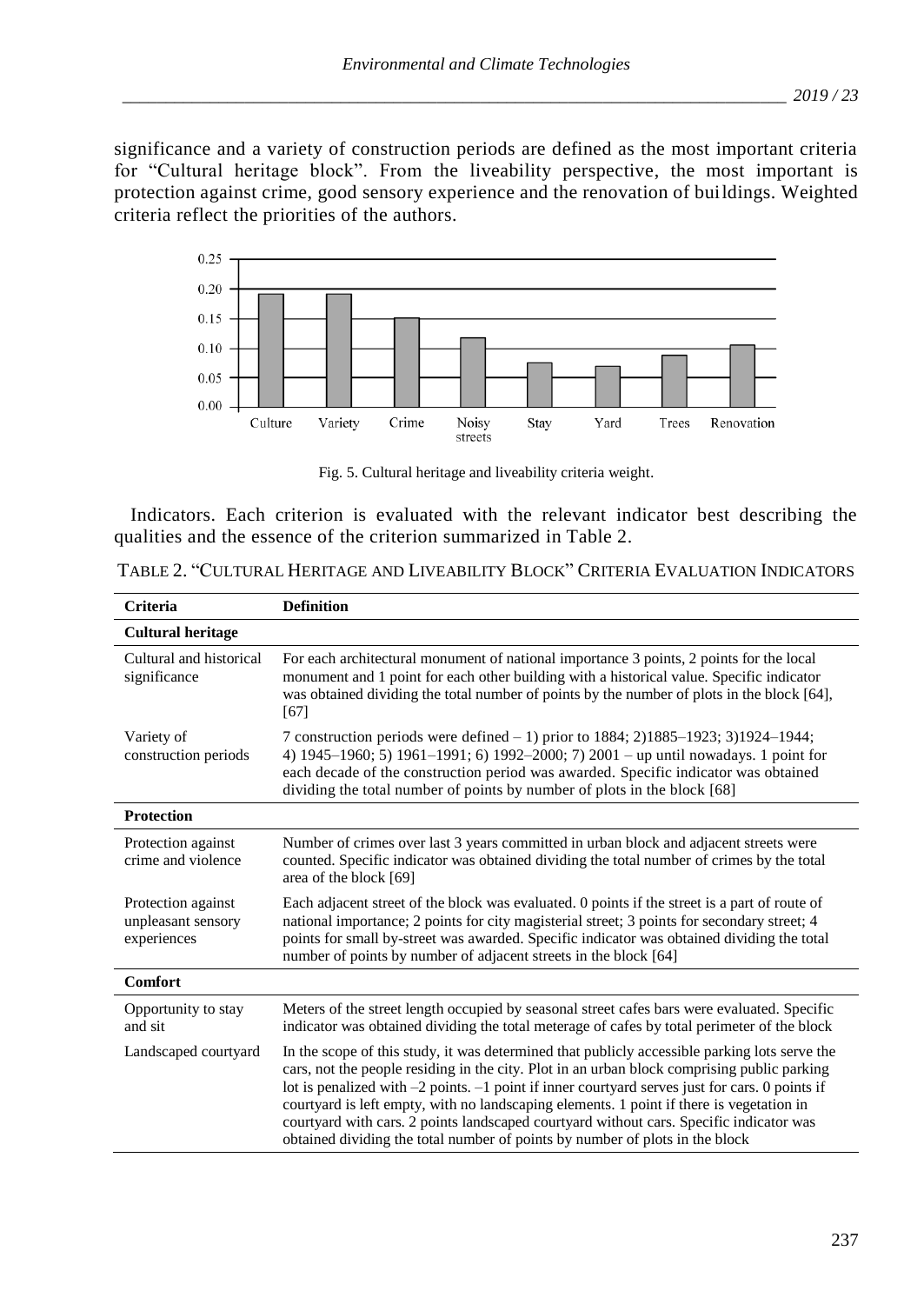| <b>Delight</b>                   |                                                                                                                                                                                                                                                                                                                                                                                                                                                                                                                                        |
|----------------------------------|----------------------------------------------------------------------------------------------------------------------------------------------------------------------------------------------------------------------------------------------------------------------------------------------------------------------------------------------------------------------------------------------------------------------------------------------------------------------------------------------------------------------------------------|
| Positive sensory<br>experiences  | Street landscaping is evaluated in this criterion. Each adjacent street is considered $-1$ point<br>if there are no trees along the street and cars are occupying part of the sidewalk. O points if<br>there are no trees on any side of the street and cars are parked on the road. 1 point if there<br>are trees along one side of the street. 2 points if there are trees along both sides of the street.<br>Specific indicator was obtained dividing the total number of points by number of adjacent<br>streets in the block [64] |
| Renovation cycle of<br>buildings | 0 points for abandoned and deteriorating buildings long past the necessary renovation<br>cycle; 2 points for un-renovated building closely past the renovation cycle and 3 points for<br>renovated buildings are awarded. Specific indicator was obtained dividing the total number<br>of points by number of buildings in the block                                                                                                                                                                                                   |

Ranking the alternatives. There are two distinctive blocks among others. Block No. 11 and Block No. 50. First one located at a border of RHC comprises outstanding cultural heritage values – the most remarkable Art Nouveau examples in Riga Historic City. The second block ranking the highest overall ranking of alternatives from cultural heritage and liveability perspective is a small urban block in the inner part of RHC. Block No. 50 gains this predominance ranking high both in terms cultural heritage and in the top 3 in terms of liveability criteria (crime, unpleasant sensory experiences and renovation of buildings).



Fig. 6. Ranking the "Cultural heritage and liveability" alternatives.

#### *3.2.2. Multi-Criteria Analysis, Selecting the "Energy Block"*

Multi-criteria analysis goal from the energy perspective is to select the Riga Historic Center urban block with the greatest potential for transformation into a Positive Energy Block.

There are two phases for selecting the most appropriate urban block for transition to the PEB. In the first phase outranking criteria are defined. The urban block is processed for further research if: 1) there is an energy intensive enterprise located in the block; 2) the block has a residential function of at least 10 %; 3) there is an undeveloped plot in the urban block for highly efficient development. The medieval part of the RHC and the boulevard circle was excluded from further study since those are areas of special cultural value and distinctive character. The research area is marked with a blue dotted line (see Fig. 7). Map overlay method was used to visualize the shortlisted urban blocks. The darker the block (multiple layers) – the more qualities it carries. From the 82 RHC urban blocks in Riga Historic Centre, 12 blocks are suitable for more detailed research and multi-criteria analysis.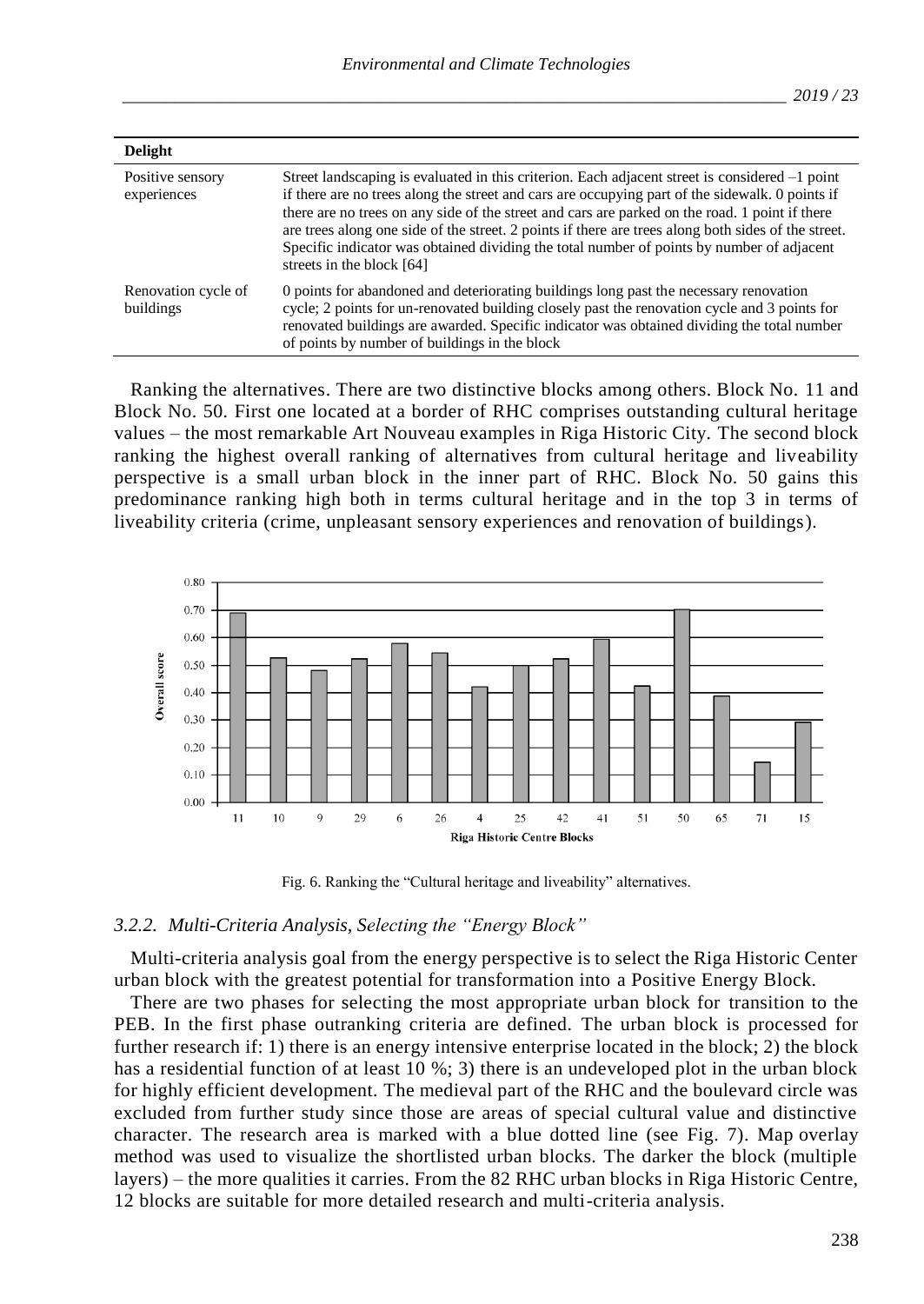

Fig. 7. Shortlisted "Energy blocks".

| <b>Criteria</b>                              | <b>Definition</b>                                                                                                                                                                                                                                                                                                                                                                                                                                                                                                                           |
|----------------------------------------------|---------------------------------------------------------------------------------------------------------------------------------------------------------------------------------------------------------------------------------------------------------------------------------------------------------------------------------------------------------------------------------------------------------------------------------------------------------------------------------------------------------------------------------------------|
| <b>Building density</b>                      | Density of an urban block indicates the percentage of built footprint from total area. Free area<br>for new development would be desirable and for allocating RES technologies. High density<br>could limit these possibilities. Low density indicates poor development of the block                                                                                                                                                                                                                                                        |
| <b>Proportion of</b><br>residential function | It is important that residential and non-residential functions are represented in the urban<br>block, because, typically, these functions share different times of day. If one function strongly<br>prevails over the other, a misbalance occurs the can lead to energy demand and supply jams                                                                                                                                                                                                                                              |
| Future development,<br>new buildings         | Every possibility for nZEB development in PEB would lower the overall average energy<br>demand in a block. In new development advanced energy production and exchange<br>technologies could be widely implemented                                                                                                                                                                                                                                                                                                                           |
| <b>Possible intensive</b><br>refurbishment   | In the historic city centre there are a number of listed buildings where energy efficiency<br>improvement measures are limited. This criterion encounters the amount of buildings where<br>the intensive energy efficiency driven refurbished can be applied. The more there are<br>buildings the can be intensively refurbished $-$ the lower the overall energy demand of the<br>block                                                                                                                                                    |
| <b>Energy intensive</b><br>function          | To develop efficient and advanced energy exchange concepts energy intensive consumer<br>within the block is needed in PEB. Energy intensive consumer can become waste heat source<br>and surplus energy produced should not be transmitted to the grid. There are 5 energy<br>intensive functions recognized in RHC: 1) production; 2) data centres; 3) office buildings;<br>4) hotels; and 5) libraries with strict indoor climate regulation demand. Cafes, restaurants are<br>not considered energy intensive in the scope of this study |
| <b>Type of energy</b><br>intensive function  | Defined Energy intensive functions vary in their intensity. Since there is no energy<br>consumption data available for each building "type of energy intensive function" estimates<br>the differences between functions                                                                                                                                                                                                                                                                                                                     |

Criteria. MCA method TOPSIS for selecting the energy block is chosen. Six criteria are defined to evaluate urban blocks and their capacities for transition to a Positive energy block.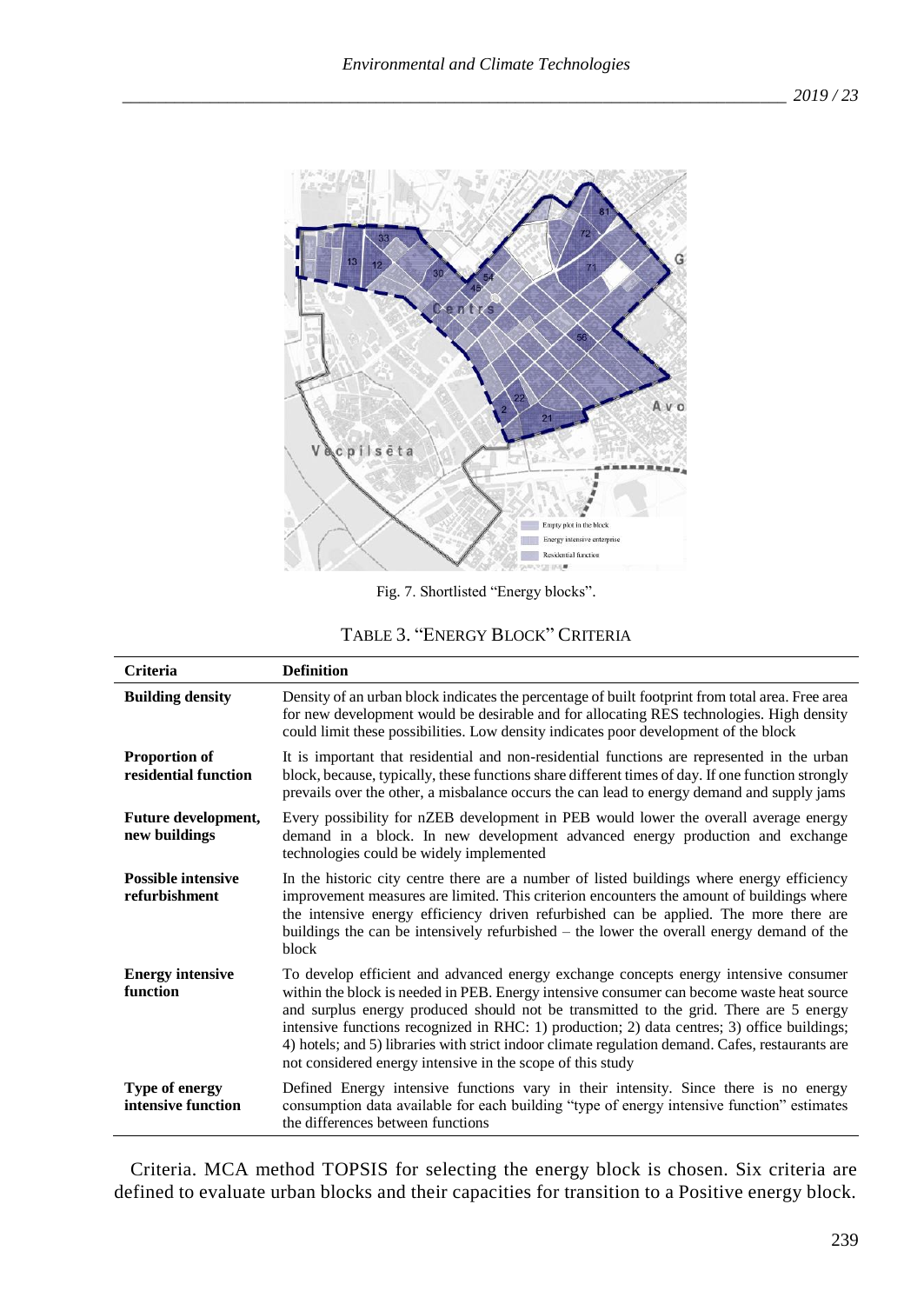Criteria weights are obtained in a pairwise comparison matrix following the Analytical Hierarchy Process methodology [25]. Selected criteria are applicable worldwide in dense urban areas. Selected alternatives are local.

The most important criteria within the scope of this study are the presence of energy intensive enterprise in the urban block and its type. There are a lot of strategies widely applicable to building thermal envelope. But the energy efficiency strategies dealing with the optimization of energy exchange are the next generation in transition to Positive Energy Blocks. Therefore, criteria "Energy intensive function" and "Type of function" are strongly prevailing over the other criteria. Fig. 8 reflects the overall criteria weight. All the selected criteria are important for further study. Criteria with less significant importance in selection of urban block are the "Building density" and "Residential function".



Fig. 8. "Energy block" criteria weight.

Indicators. Each criterion is evaluated with the relevant indicator best describing the qualities and the essence of criterion summarized in Table 4.

| <b>Criteria</b>                      | <b>Definition</b>                                                                                                                                                                                                                                                                |
|--------------------------------------|----------------------------------------------------------------------------------------------------------------------------------------------------------------------------------------------------------------------------------------------------------------------------------|
| <b>Building density</b>              | Building footprint is divided by the overall area of the selected block. As the optimum 50 %<br>of building density is defined Distance from 50 % is calculated [67]–[71]                                                                                                        |
| <b>Proportion of</b>                 | As the optimum 50 % of residential function proportion in urban block is defined. Distance                                                                                                                                                                                       |
| residential function                 | from 50 % is calculated $[67]-[72]$                                                                                                                                                                                                                                              |
| <b>Future development,</b>           | Possible new development building footprint in every plot is evaluated. Total new                                                                                                                                                                                                |
| new buildings                        | development footprint in all plots of the block is divided by the overall area of the block [73]                                                                                                                                                                                 |
| <b>Possible intensive</b>            | Buildings 1960–2000 are designated for intensive energy efficiency refurbishment. Criterion                                                                                                                                                                                      |
| refurbishment                        | expressed as the building footprint divided by the overall area of the block                                                                                                                                                                                                     |
| <b>Energy intensive</b>              | Criterion expressed as the energy intensive building footprint divided by the total area of the                                                                                                                                                                                  |
| function                             | building footprint in the block including new development                                                                                                                                                                                                                        |
| Type of energy<br>intensive function | The most energy intensive function is the industrial enterprises awarded with 5 points. Less<br>intensive (and less waste heat expected) functions are data centres $-4$ points. Data office<br>buildings $-3$ points, hotels $-2$ points and libraries (conditioned) $-1$ point |

TABLE 4. "ENERGY BLOCK" CRITERIA INDICATORS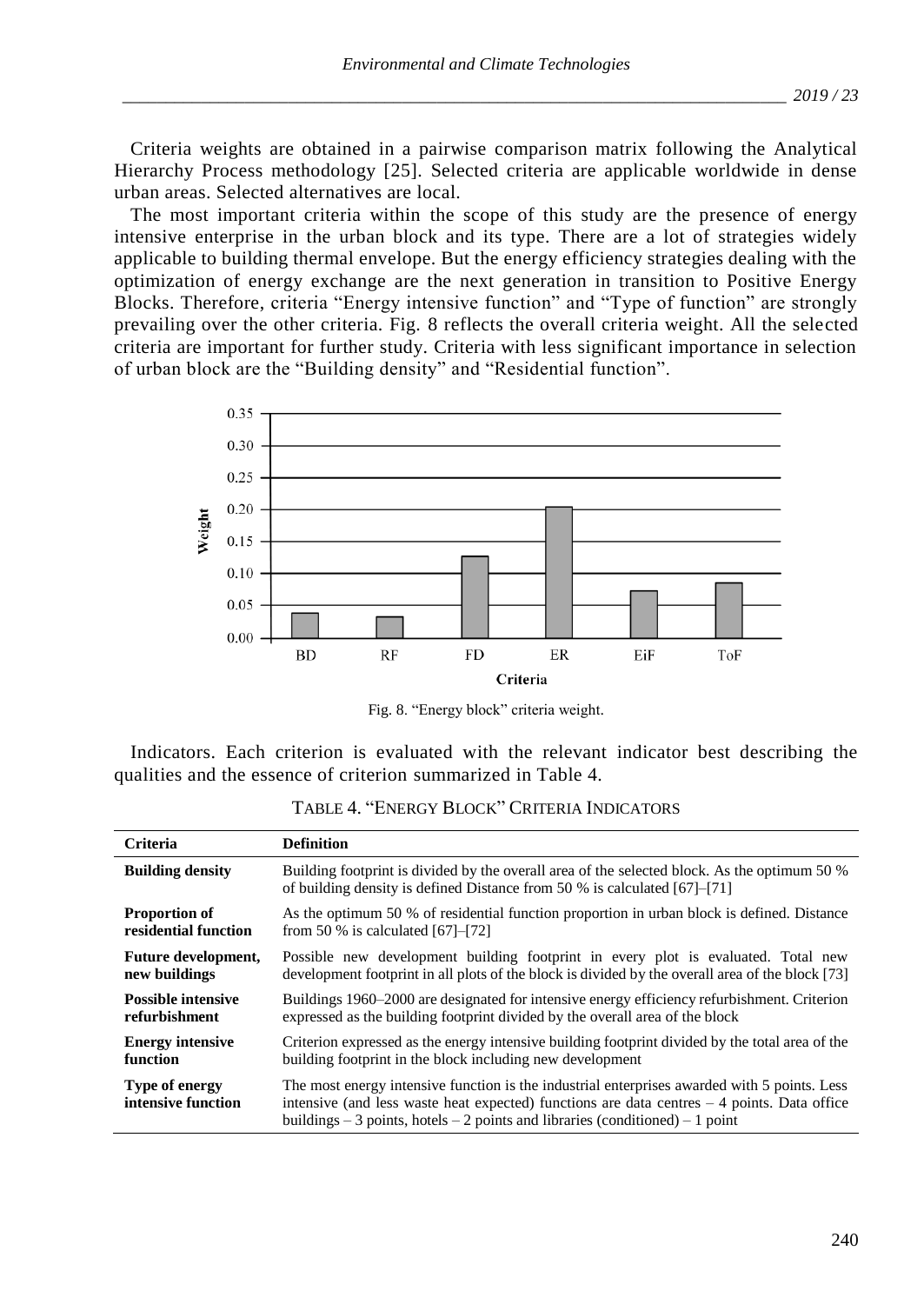Since the data obtained have incomparable dimensions, data normalization is carried out according to Weitendorf linear normalisation [74]. Eq. (1) for maximised values and Eq. (2) for minimised values:

$$
b_{ij} = \frac{a_{ij} - \min_{ij}}{\max_{ij} - \min_{ij}},
$$
\n(1)

$$
b_{ij} = \frac{\max_{ij} - a_{ij}}{\max_{ij} - \min_{ij}}.
$$
\n(2)

Ranking the alternatives. The alternative with the highest ranking (Fig. 9) is average size urban block that scored high in three most important criteria – it comprises a data centre that occupies about half of building footprint of urban block "22", the type of function is the second most intensive and it carries big potential for intensive energy efficiency refurbishment. Urban block "45/54" ranking second, comprises a significant footprint of the data centre as well. Urban block "72" ranking third comprises the most intensive function – industry, but it covers proportionally less of the overall building footprint in the urban block.



Fig. 9. Ranking "Energy block" alternatives.

#### *3.3. PHASE 3 – Comparison of the Results, Decision Making*

The study shows that higher quality architecture carrying more significant cultural value is concentrated in the central areas of Riga Historic Centre along the main routes, where once it had a representative function – to exhibit the technological achievements and conceptually new ideas. Unfortunately, over time the main routes have lost their role to showcase new architectural concepts and ideas and have turned into transportation infrastructure. Cars prevail over humans and the culturally most valuable areas are losing their liveability to traffic. It is found that the blocks with higher liveability capacity are located a bit away from the main streets but still in central areas of the RHC. These blocks have a lower cultural value, but higher liveability qualities.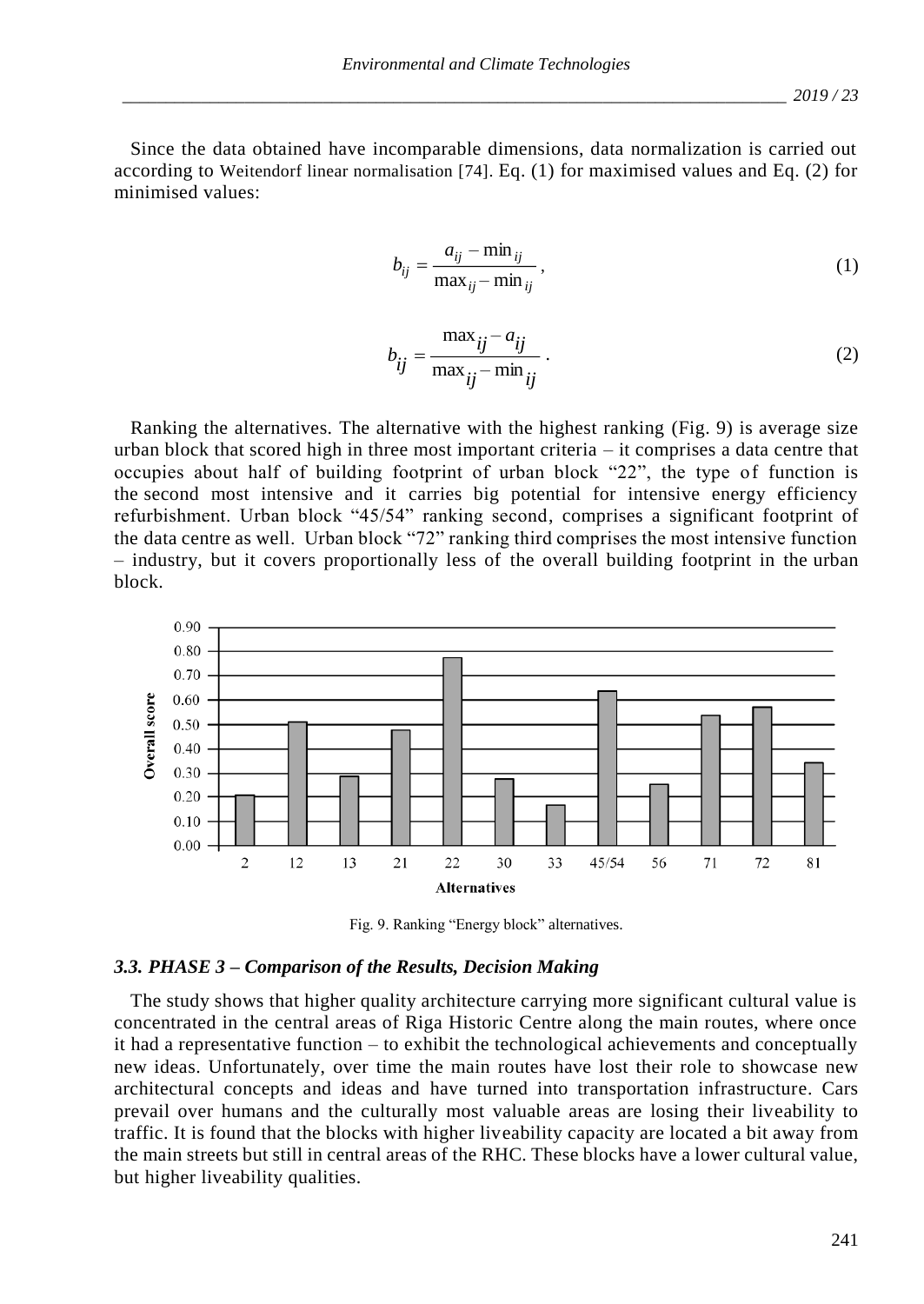"Energy blocks" are mostly situated in areas at the edges of the RHC. Most of the identified energy intensive units are built after WWII. In post-war planning, public spaces where injected in the existing urban pattern. Post-war/Soviet-period buildings have not been evaluated yet, none of these buildings are listed. In outranking phase of multi-criteria analysis creating the shortlist of potential urban blocks suitable for the research only two blocks No. 21 and No. 71 were on both lists "Energy" and "Heritage". Neither of those ranked high in overall ranking of alternatives and were not discussed for further research.

Energy perspective multi-criteria analysis has highlighted urban block with significant deep decarbonisation potential. Cultural heritage and liveability MCA have highlighted two outstanding Riga Historic Centre blocks – one carrying cultural heritage values, but the other – representing urban liveability qualities. The decision has been made to select block No. 22 for Smart Urban regeneration and implement the liveability and cultural qualities of blocks No. 11 and No. 50 to create a vibrant city centre block.

#### **4. DISCUSSION**

In this paper an attempt of quantifying and measuring cultural heritage, urban liveability and energy efficiency potential of urban bocks is described. The proposed methodology on selecting the urban block for transition to Positive Energy Block with defined criteria adequately reflects energy efficiency potential and cultural heritage intensity and liveability qualities of urban blocks and can be used worldwide. Further steps of the launched research will be to develop: 1) intensive energy efficiency refurbishment strategies; 2) renewable energy strategies; 3) energy supply-demand strategies for culturally valuable urban block. In addition, further research will be to 1) implement identified urban liveability strategies within the design of the city and 2) evaluate the impact of historical heritage preservation on energy efficiency measures.

#### **ACKNOWLEDGEMENT**

This research is funded by the Ministry of Economics of the Republic of Latvia, project "Improvement of building energy efficiency technologies", project No. VPP-EM-EE-2018/1-0003.

# **REFERENCES**

- [1] Díaz S., Settele J., Brondízio E. Summary for policymakers of the global assessment report on biodiversity and ecosystem services of the Intergovernmental Science-Policy Platform on Biodiversity and Ecosystem Services. IPBES, 2019.
- [2] IPCC. Global Warming of 1.5 °C. Special Report. Intergovernmental Panel on Climate Change, 2018.
- [3] World Meteorological Organization. Statement on the State of the Global Climate in 2018. Geneva: WMO, 2018.
- [4] Tong S., Ebi K. L. Preventing and mitigating health risks of climate change. *Environmental Research* 2019:174:9–13. [doi:10.1016/j.envres.2019.04.012](https://doi.org/10.1016/j.envres.2019.04.012)
- [5] Seneviratne S. I., et al. The many possible climates from the Paris Agreement's aim of 1.5 °C warming. *Nature* 2018:558:41–49. do[i:10.1038/s41586-018-0181-4](https://doi.org/10.1038/s41586-018-0181-4)
- [6] UNFCC. Adoption of The Paris Agreement. UNFCCC, 2015.
- [7] UNFCCC. Paris Agreement. UNFCCC, 2015.
- [8] ECCP. Second ECCP Progress Report. Can we meet our Kyoto targets? ECCP, 2003.
- [9] A policy framework for climate and energy in the period from 2020 to 2030. Brussels: European Commission, 2014.
- [10] Abergel T., Dean B., Dulac J. Global Status Report. Towards a zero-emission, efficient, and resilient buildings and construction sector. International Energy Agency, 2017.
- [11] Gouldson A., et al. Exploring the economic case for climate action in cities. *Global Environmental Change* 2015:35:93–105[. doi:10.1016/j.gloenvcha.2015.07.009](https://doi.org/10.1016/j.gloenvcha.2015.07.009)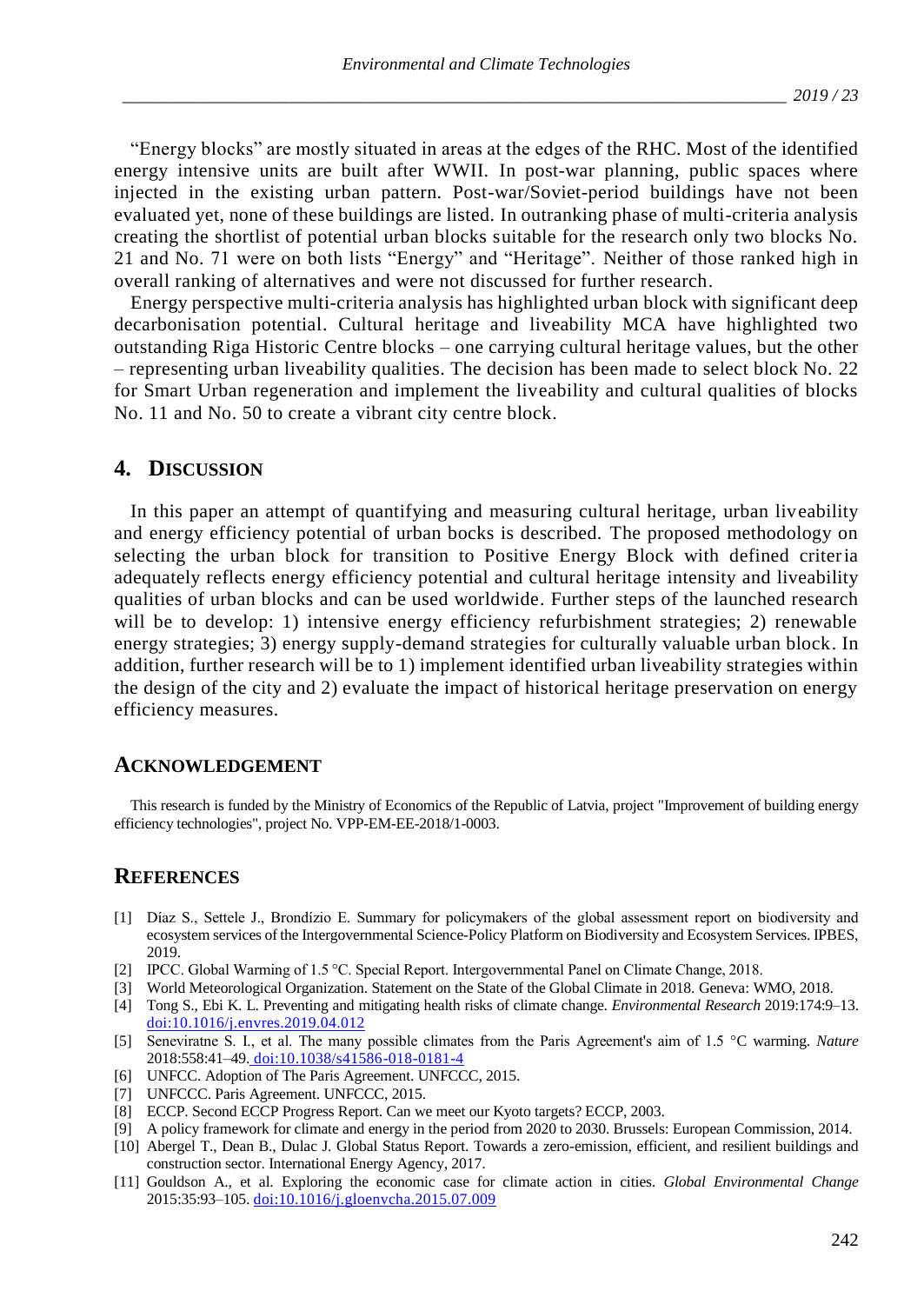- [12] ICPP. Climate Change 2014 IPCC Fifth Assessment Report. Intergovernmental Panel on Climate Change/Cambridge University Press. Cambridge: Cambridge University Press, 2014.
- [13] Mi Z., et al. Cities: The core of climate change mitigation. *Journal of Cleaner Production* 2019:207:582–589. [doi:10.1016/j.jclepro.2018.10.034](https://doi.org/10.1016/j.jclepro.2018.10.034)
- [14] Mata E., et al. Economic feasibility of building retrofitting mitigation potentials: Climate change uncertainties for Swedish cities. *Applied Energy* 2019:242:1022–1035[. doi:10.1016/j.apenergy.2019.03.042](https://doi.org/10.1016/j.apenergy.2019.03.042)
- [15] Dent C. M., Bale C. S. E., Wadud Z., Voss H. Cities, energy and climate change mitigation: An introduction. *Cities* 2016:54:1–3[. doi:10.1016/j.cities.2015.11.009](https://doi.org/10.1016/j.cities.2015.11.009)
- [16] Gouldson A., et al. Cities and climate change mitigation: Economic opportunities and governance challenges in Asia. *Cities* 2016:54:11–19. [doi:10.1016/j.cities.2015.10.010](https://doi.org/10.1016/j.cities.2015.10.010)
- [17] Biseniece E., Freimanis R., Purvins R., Gravelsins A., Pumpurs A., Blumberga A. Study of Hygrothermal Processes in External Walls with Internal Insulation. *Environmental and Climate Technologies* 2018:22(1):22–41. [doi:10.1515/rtuect-2018-0002](https://doi.org/10.1515/rtuect-2018-0002)
- [18] Albatayneh A., Alterman D., Page A., Moghtaderi B. The Significance of Building Design for the Climate. *Environmental and Climate Technologies* 2018:22(1):165–178[. doi:10.2478/rtuect-2018-0011](https://doi.org/10.2478/rtuect-2018-0011)
- [19] Bajcinovci B., Jerliu F. Achieving Energy Efficiency in Accordance with Bioclimatic Architecture Principles. *Environmental and Climate Technologies* 2016:18(1):54–63[. doi:10.1515/rtuect-2016-0013](https://doi.org/10.1515/rtuect-2016-0013)
- [20] Davos Declaration. Presented at the Conference of Ministers of Culture, Davos, Switzerland, 2018.
- [21] How to measure Baukultur Save the Date! Presented at the International Conference on How to measure Baukultur, Geneva, Switzerland, 2019.
- [22] European Commission. The Strategic Energy Technology (SET) Plan. Luxembourg: Publications Office of the European Union, 2017.
- [23] European Commission. SET Plan delivering results: The Implementation Plans. Luxembourg: Publications of the European Union, 2018.
- [24] European Commission. Horizon 2020. Work Programme 2018–2020. European Commission, 2018.
- [25] Ishizaka A., Nemery P. Multi-Criteria Decision Analysis: Methods and Software. John Wiley & Sons, 2013.
- [26] Malczewski J. Multicriteria Analysis. Comprehensive Geographic Information Systems. Elsevier, 2018:197–217.
- [27] Wang J.-J., et al. Review on multi-criteria decision analysis aid in sustainable energy decision-making. *Renewable and Sustainable Energy Reviews* 2009:13(9):2263–2278[. doi:10.1016/j.rser.2009.06.021](https://doi.org/10.1016/j.rser.2009.06.021)
- [28] Tsoutsos T., et al. Sustainable energy planning by using multi-criteria analysis application in the island of Crete. *Energy Policy* 2009:37(5):1587–1600. [doi:10.1016/j.enpol.2008.12.011](https://doi.org/10.1016/j.enpol.2008.12.011)
- [29] Campos-Guzmán V., et al. Life Cycle Analysis with Multi-Criteria Decision Making: A review of approaches for the sustainability evaluation of renewable energy technologies. *Renewable and Sustainable Energy Reviews* 2019:104:343–366. [doi:10.1016/j.rser.2019.01.031](https://doi.org/10.1016/j.rser.2019.01.031)
- [30] Baumann M., et al. A review of multi-criteria decision making approaches for evaluating energy storage systems for grid applications. *Renewable and Sustainable Energy Reviews* 2019:107:516–534[. doi:10.1016/j.rser.2019.02.016](https://doi.org/10.1016/j.rser.2019.02.016)
- [31] Yang K., et al. Multi-criteria integrated evaluation of distributed energy system for community energy planning based on improved grey incidence approach: A case study in Tianjin. *Applied Energy* 2018:229:352–363. [doi:10.1016/j.apenergy.2018.08.016](https://doi.org/10.1016/j.apenergy.2018.08.016)
- [32] Murrant D., Radcliffe J. Assessing energy storage technology options using a multi-criteria decision analysis-based framework. *Applied Energy* 2018:231:788–802. [doi:10.1016/j.apenergy.2018.09.170](https://doi.org/10.1016/j.apenergy.2018.09.170)
- [33] Prodanuks T., Blumberga D. Methodology of municipal energy plans. Priorities for sustainability. *Energy Procedia* 2018:147:594–599[. doi:10.1016/j.egypro.2018.07.076](https://doi.org/10.1016/j.egypro.2018.07.076)
- [34] Trotter P. A., Cooper N. J., Wilson P. A multi-criteria, long-term energy planning optimisation model with integrated on-grid and off-grid electrification – The case of Uganda. *Applied Energy* 2019:243:288–312. [doi:10.1016/j.apenergy.2019.03.178](https://doi.org/10.1016/j.apenergy.2019.03.178)
- [35] Centrālā statistikas pārvalde. Apdzīvoto mājokļu vidējais vecums Rīgā un Jūrmalā [Online]. [Accessed 2.05.2019]. Available: https://www.csb.gov.lv/lv/statistika/statistikas-temas/iedzivotaji/tautas-skaitisana/meklet-tema/143 apdzivoto-majoklu-videjais-vecums-riga-un (in Latvian)
- [36] Šaršūne I. S. Rīgas pilsētas pašvaldības Pilsētas attīstības departamenta Pilsētvides attīstības pārvaldes Vēsturiskā centra plānošanas nodaļa [Online]. [Accessed 2.05.2019]. Available: https://www.slideserve.com/jesse/r-gas-v-sturiskcentra-un-t-aizsardz-bas-zonas-teritorijas-pl-nojums (in Latvian)
- [37] Legal Acts of Republic of Latvia. Law on Preservation and Protection of the Historic Centre of Riga [Online]. [Accessed 4.02.2019]. Available: https://likumi.lv/ta/en/en/id/76001-law-on-preservation-and-protection-of-thehistoric-centre-of-riga
- [38] Rīgas domes Pilsētas attīstības departaments [Online]. [Accessed 4.02.2019]. Available: http://www.rdpad.lv/wpcontent/uploads/2014/11/ENG\_STRATEGIJA.pdf (in Latvian)
- [39] World Heritage Committee. Convention Concerning the Protection of the World Cultural and Natural Heritage. Report. United Nations Educational, Scientific and Cultural Organization, Naples, 1997.
- [40] The International Council of Monuments and Sites. Advisory Body Evaluation (ICOMOS). UNESCO World Heritage Centre, 1996.